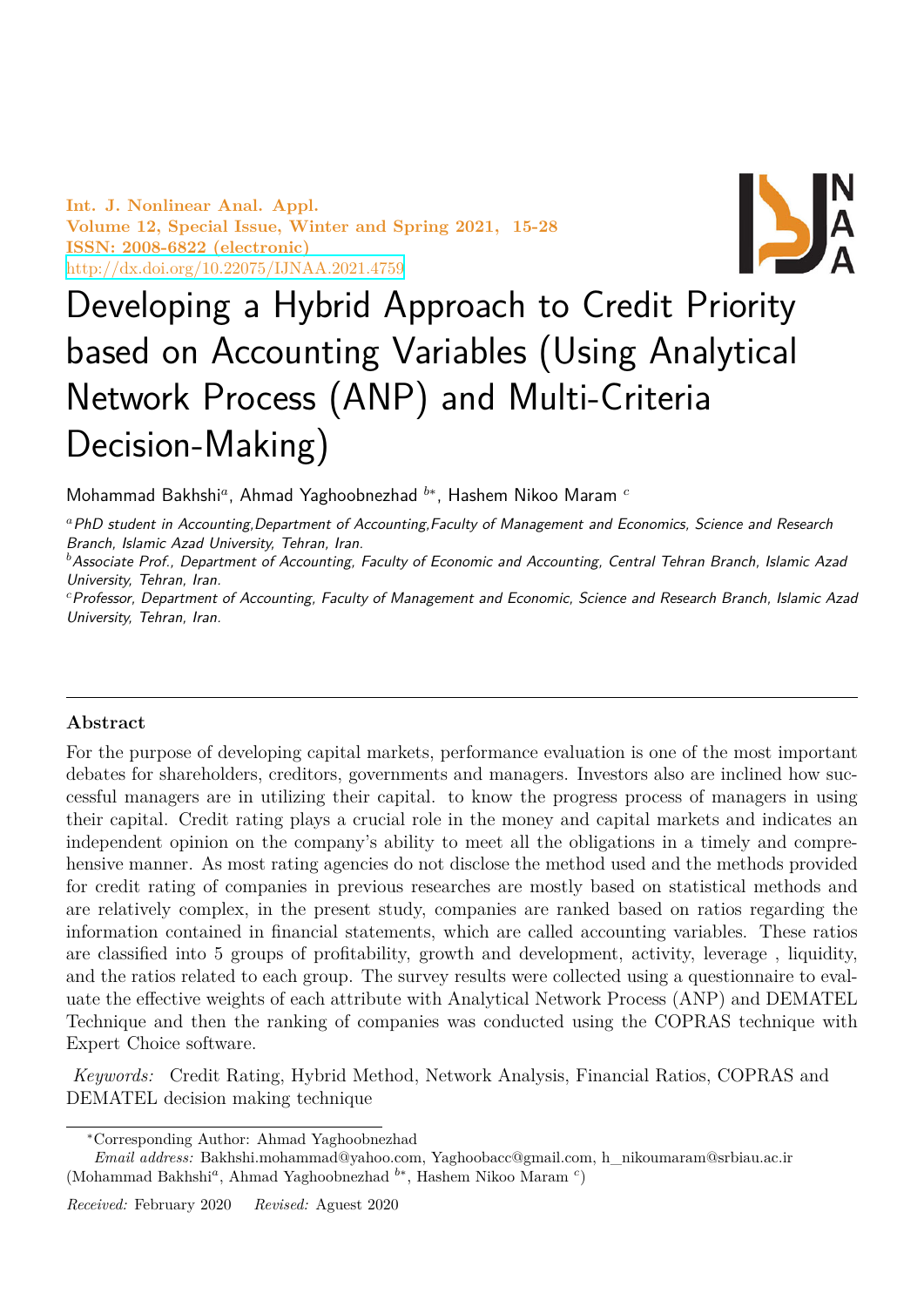## **1. Introduction**

Stock exchange of each country, as a part of the capital market and economic environment, is considered as an indicator in determining the amount of public demand for information, and provides financing opportunities for the companies listed in these markets. It also enables investors to invest and achieve returns. On the other hand, it should be considered that investors perform extensive investigations to make investment decisions and buy and sell companies' shares as they convert their highly liquid assets into stocks. In the meantime, information institutions can help decision makers in make better decisions by providing timely, accurate, appropriate and relevant information.

Credit ratings play a crucial role in the money and capital markets. There are two types of credit ratings, including securities rating and corporate rating. The securities rating criterion is the probability of default or delay in the payment of securities, but corporate credit rating reflects an unbiased evaluation of the company's credit status and indicates an objective and independent opinion on the company's ability to perform obligations fully and timely (Wang et al., 2010).

Financial performance evaluation using traditional accounting criteria has many disadvantages. Traditional performance evaluation has been seriously criticized as it focuses only on accounting profit and does not take into account the cost of financing capital and is not considered an appropriate method. However, in value-based criteria, all financing costs are considered (Yahya Zadehfar et al., 2016). Hence, rating services is defined ranking companies based on ability, quality, efficiency and productivity. Doing such task is important not only for investors, but also for shareholders, financial creditors, etc. (Gholizadeh et al., 2016)

Regarding the fact that on the one hand, most of the methods presented for credit rating of companies in previous researches are based on statistical methods and are relatively complex, so solving problems by these methods is often time-consuming. On the other hand, rating agencies refuse to disclose the model used in the credit rating of companies and the rating performed by banks and credit institutions is mainly qualitative (Chen and Shih, 2006). In this study, to facilitate calculations and reduce costs of the data analysis and using advanced software, , we intend to identify effective financial ratios to perform credit ratings for companies, but we should also consider the possibility if a midtake made as the necessary element for big financial organizations including stock exchange . To do this, after identifying and weighing the effective accounting variables in this field, the financial data of listed companies (except banks, insurance companies and leasing companies) during 2013 to 2018 were collected, and then the corporate credit rating was conducted using multi-criteria decision-making techniques.

### **2. Experimental Literature**

One of the consequences of the accounting evolution is using financial ratios to analyze financial statements. The formation of financial ratios dates back to the late nineteenth century. Since then analysts have developed ratios that are now widely applied. In 1993, Lu and Tiagarajan used ratios that financial analysts use in practice instead of using statistical models to select financial ratios. They selected 12 financial symbols and tested them via regression model and concluded that the basic symbols are related to stock returns (Anvari Rostami and Khatanloo, 2006).

In 2000, Petrovsky performed a study "Using financial statement information to distinguish successful Companies from unsuccessful Companies. The main question of the researcher was "Can we achieve high return using the basic analysis based on accounting of the companies with a higher book value to market value? In another study by Mohnram ( 2004), financial ratios were used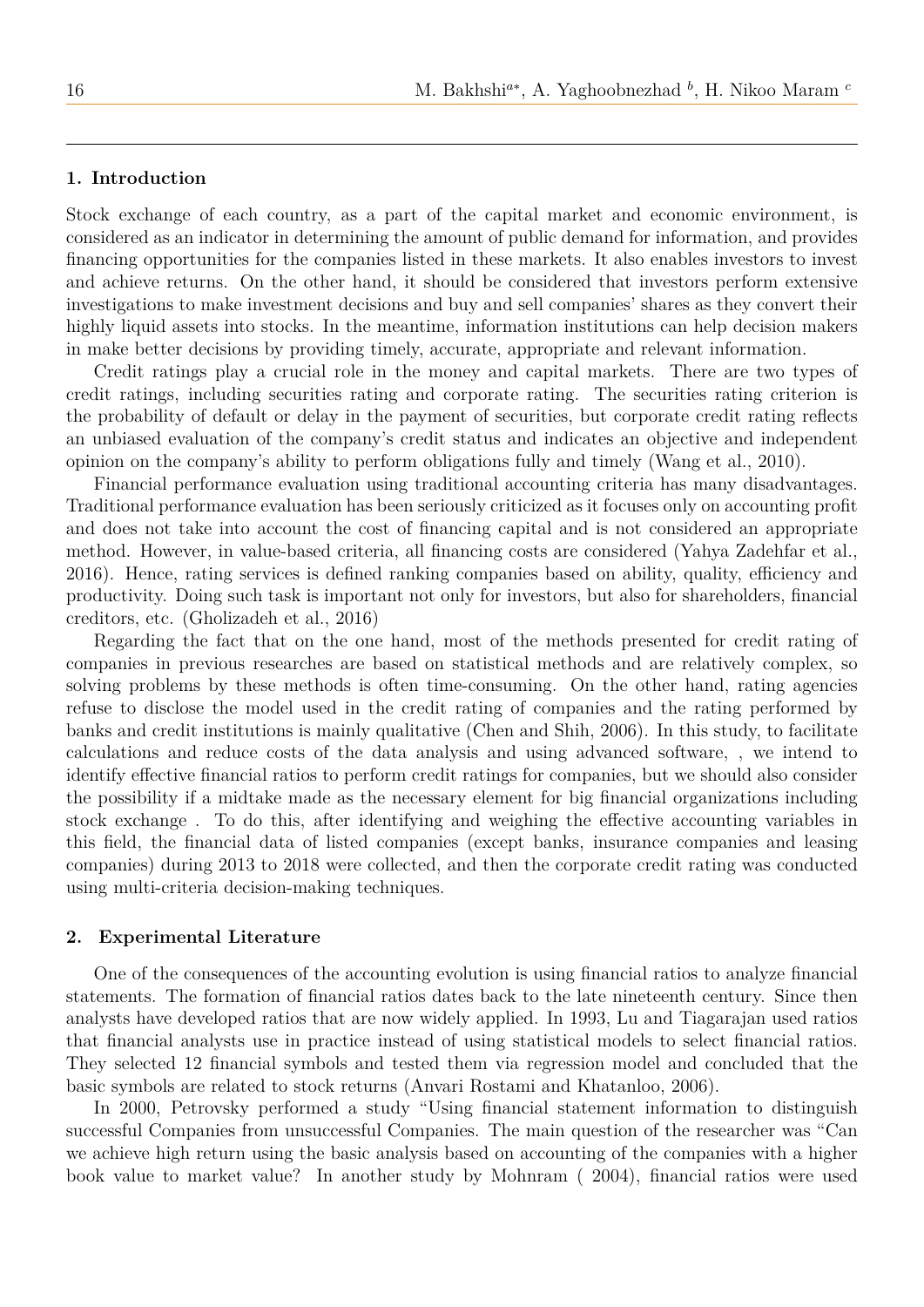to separate successful companies from unsuccessful ones. The results of both studies indicate that companies with high book value to market value ratio have higher returns on average. These ratios have been used extensively in various studies as basic factors in determining the value of companies and separating successful and best companies from unsuccessful companies (Mehrani et al., 2010).

Using Analytical Hierarchy Process (AHP) method, some researchers prioritized the effective variables on the company's value and determined the following criteria as general topics in decisionmaking hierarchy (Gholizadeh, 2010).

Operational efficiency: Some variables are defined to explain the operational dimension of the company. This variable mostly focuses on the operational part of the company's profit and loss statement, i.e. the value belonging to profit before tax and interest and includes fixed operating costs, cost of goods sold, total assets, duration of activity or company age, etc.

Financial efficiency: This criterion actually considers the company's return from different views and includes dividend policy, net profit, earnings per share etc.

Risk: The wealth of shareholders depends on two factors: "risk" and "return". Risk means the probability of the difference of the real value from the value expected by investors. The variables of this criterion include the investment risk degree, systematic risk, etc.

Management performance: Indeed, these variables indicate the context of activity (opportunities and limitations) and the performance of the manager (strengths and weaknesses) and its variables include: sales, sale growth, market value -added, stock supply and demand, etc.

Corporate performance evaluation attributes are divided into two groups: traditional and valuebased criteria. Using traditional performance evaluation criteria was common in the capital market for a long time until value-based criteria were developed. Financial statement analysis often begins with the use of financial ratios based on balance sheet information, profit and loss statements, and cash flow statements. Financial ratios indicate the strengths or weaknesses of companies compared to other companies in the same industry, pioneer companies, and last year's performance of the same company (Malhotra et al., 2008).

Financial ratios are the most useful indicator for the performance and financial status of the company (Ortoghrol and Ghargash Oghli, 2014). Financial ratios are calculated easily, but their interpretation is often difficult and challenging, especially when two or more ratios show opposite signs to each other. The main disadvantage to the ratio analysis of financial statements is that each financial ratio evaluates one dimension of an organization's financial performance in such a way that some of them have liquidity capability, some have profitability ability, others have growth capability, and finally the last group evaluates the organization's operation method (Khajavi et al., 2014).

One way to compare two or more companies (especially when these companies have different sizes) is to use their financial ratios and examine the relationships between the various components of the financial statements. In general, in financial statements analysis and comparing companies, the above method is used with five types of ratios:

Short-term financial ability ratios (or liquidity ratios) Long-term financial ability ratios (or leverage ratios) Asset turnover ratios Profitability ratios Market value ratios

In a study, the effective indicators on the decision-making of investors in companies listed on Tehran Stock Exchange have been divided into several important groups (Asgharizadeh, 2016). Financial, liquidity, leverage, profitability, market value, manufacturing indicators, productivity indicators, indicators of economic significance and management indicators are among the most important of these indicators. These indicators include: gross profit to sales, Net profit ratio to return on asset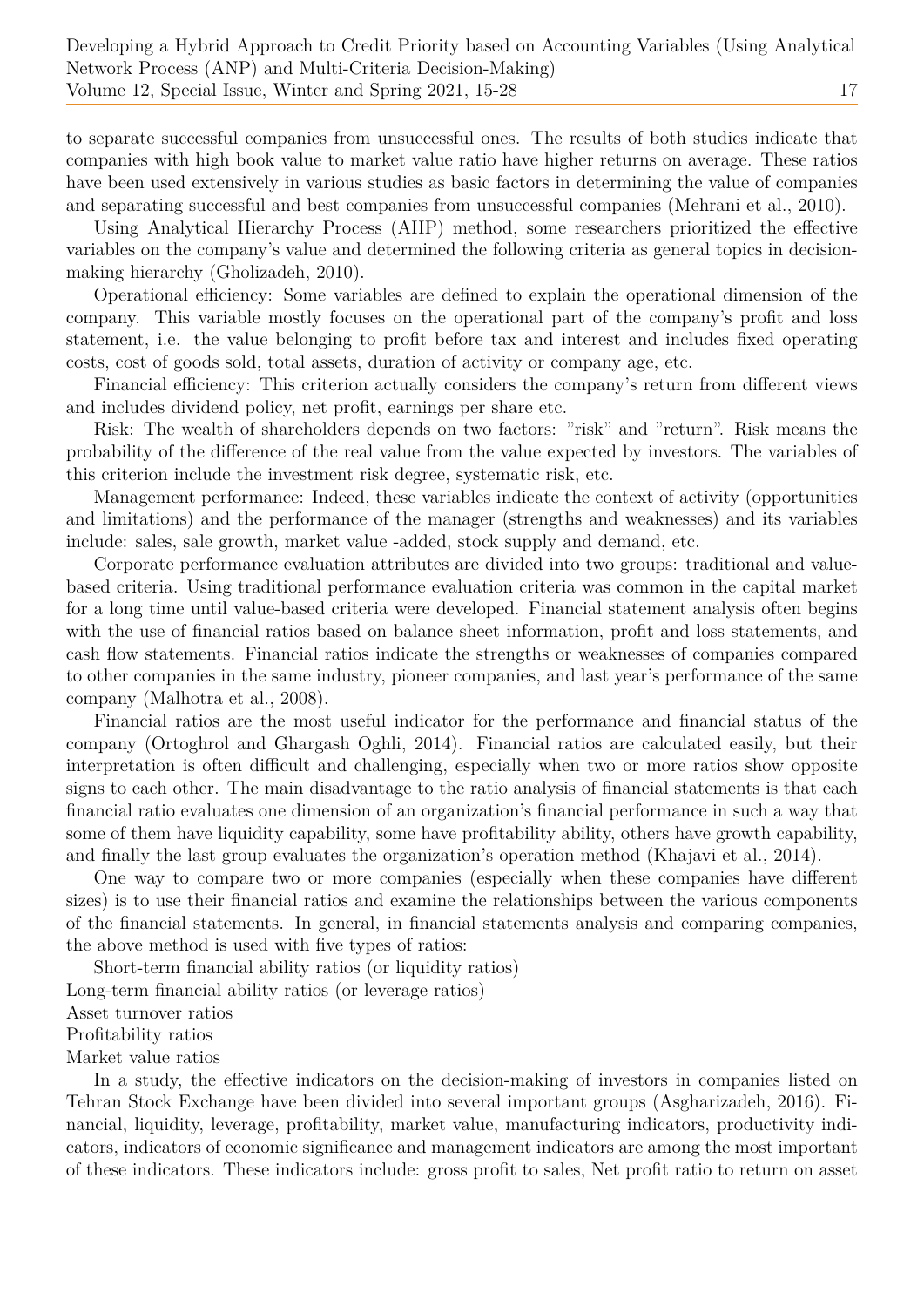(ROA), Earnings per share, Price to Price Ratio (P / E), Dividend payout ratio (DPR), Cash earnings per share, Net profit to sale, Net profit to average assets after deducting design and development assets, quick ratio, asset turnover, increase in production compared to the previous year and financial expenses coverage.

Financial ratios are the most useful indicators for the company's performance and financial status (Ortogrol, 2014). Ranking is performed only by using multi-criteria decision models by considering several criteria, each of which with a special position. In these methods, different indicators are used according to the type of ranking. Therefore, by using five financial ratios as indicators and by applying multi-criteria decision-making methods, companies that are listed in the stock exchange can be financially evaluated and ranked (Moradzadehfard et al., 2016).

Financial ratio analysis is a very important and appropriate technique for financial analysis, with the following advantages:

- 1) Financial ratios can be used to measure performance and determine performance standards.
- 2) Financial ratios can be used to focus on areas that need improvement or to focus on areas that have the highest potential for future progress.
- 3) They enable the external sectors of the organization (creditors, banks, etc.) to evaluate the profitability and credit value of the organization.
- 4) With these ratios, a criterion is obtained for comparing the activities of the company in a time period and also the calculated ratios can be compared with an average industry.

If the analysis based method of these ratios is integrated with other methods such as econometrics, these ratios can play a crucial role in the evaluation process and judgment (Gharib et al., 2014).

Based on the criteria identified based on the literature review, in various studies including Amiri (2013), Moradzadehfard (2015) , financial ratios have been used in five main categories including profitability cluster, growth, activity, leverage and liquidity for corporate credit ratings. Also, Edirising et al. (2008) used financial ratios in 6 categories including profitability criteria (including return on capital, return on assets, net profit margin and earnings per share), operational efficiency criteria (including receivables turnover, inventory turnover, asset turnover), liquidity criteria (including current ratio, quick ratio and debt to equity ratio), leverage criteria (including total debt to total assets ratio, total debt to equity ratio), company vision criteria (including price to income ratio, and market to book value ratio) and growth criteria (including revenue growth rate, net profit growth rate, and earnings per share growth rate) to select corporate stocks.

Based on the existing literature review, the following financial ratios have been used in five categories for credit ratings of the companies listed on the Iranian Stock Exchange as shown in Table 1:

Credit ratings by credit ratings institutions are determined based on the publicly available information such as financial statements and explanatory notes and other publicly issued reports and sometimes confidential information provided by the company to institutions. The factors that are considered in the process of determining the company's ratings, although not completely transparent, generally include both quantitative factors such as financial ratios and quality factors, such as management quality, industry characteristics, competitive position of the company, etc. Considering the quantitative factors alone can indicate a significant change in the credit rating of companies, but the rating is not based on merely quantitative factors. To obtain a correct ranking, all available quantitative and qualitative factors should be taken into consideration (Gary et al., 2006).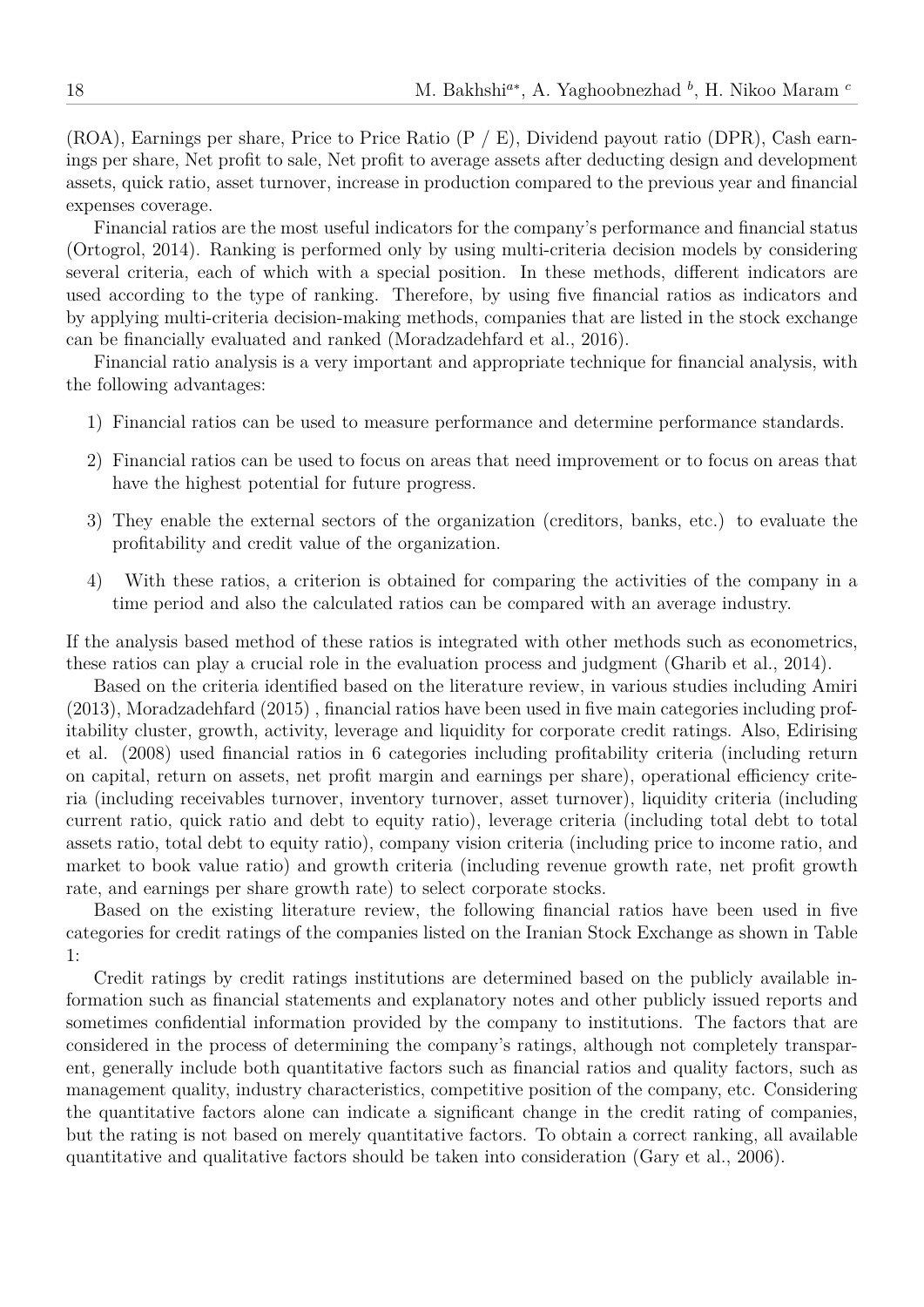| Table 1: Indicators and sub-indicators used in the research                                 |                         |           |  |  |
|---------------------------------------------------------------------------------------------|-------------------------|-----------|--|--|
| <b>Calculation method</b>                                                                   | Sub-                    | Main in-  |  |  |
|                                                                                             | indicator dicators      |           |  |  |
| $\frac{current \; assets}{\;}$<br>$Currentn ratio =$<br>$\overline{current \text{ } debts}$ | Current<br>ratio        | Liquidity |  |  |
| $Current\; asset - Non-quick\; current\; asset$<br>$Quick ratio =$<br>Current debts         | Quick ra- ratios<br>tio |           |  |  |
| $Cash + Shortterm\ investment$<br>Cash ratio $=$<br>Current debt                            | Cash<br>ra-<br>tio      |           |  |  |

Lack of direct access to qualitative information has caused researchers to rely only on financial ratios, as these ratios can be easily calculated based on the financial statements and the financial statements are offered to the public. This procedure is less problematic for researches conducted in the world, because the result obtained is compared with the rankings declared by credit rating agencies and this shows the effective factors on rank and not the determining factors of rating.

# **3. Research methodology**

The present study is an applied research in terms of purpose, and its results can be used by banks and credit institutions, financing companies, investors, financial analysts, and other stakeholders of Stock Exchange Organization and various companies. This study is theoretically survey, inductive, and ex post facto in terms of study type. Here, the researcher examines the research variables by selecting a sample that represents the community.

This research is performed based on the following steps:

- Identify effective financial ratios
- Implementation of ANP hierarchical analysis methods
- Data collection
- Ranking using multi-criteria decision making technique (DEMATEL, COPRAS)
- Data analysis

Theoretical basics and research background was provided based on books, articles, dissertations and databases of universities and Internet sites were used and by organizational documents such as audited financial statements and information available in the stock exchange, as well as information software available in the library of Stock Exchange, the data required for the ranking of companies were collected. As the audited financial statements have been approved by the Stock Exchange Organization, the data collected in this study had the acceptable reliability and validity.

The statistical population of this research (identification and weighting of effective accounting variables) is all credit managers, experts in the credit field in the first phase. Due to the limited number of study population and as only special people with the required information can respond the questionnaire, the purposive (judgment) sampling method was used. Also, the statistical population of this research in the second phase of the research (credit rating of companies) is the financial information of companies listed on the stock exchange, except banks and financial and credit institutions, insurance companies and investment companies during 2013 to 2018. In order to determine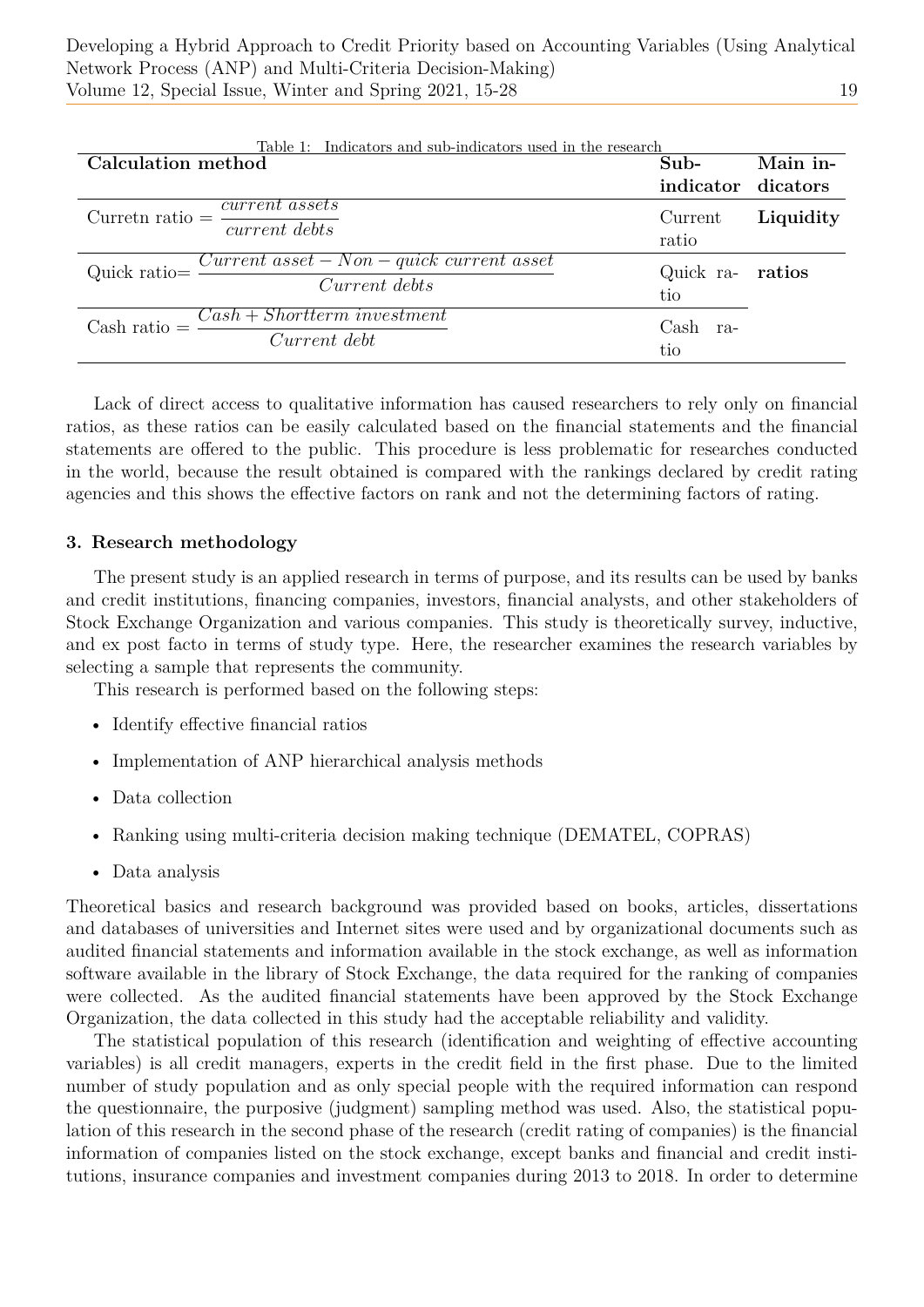| Equity                                                                 |              |                        |
|------------------------------------------------------------------------|--------------|------------------------|
| Equity to total assets ratio<br>Total assets                           | Equity to    |                        |
|                                                                        | asset ra-    |                        |
| <i>Fixed assets</i>                                                    | tio          | Leverage ratios        |
| Fixed assets to equity ratio                                           | Fixed as-    |                        |
| Equity                                                                 | sets to eq-  |                        |
|                                                                        | uity ratio   |                        |
| <i>Fixed assets</i><br>Fixed assets to long term debts ratio=          | Fixed        |                        |
| Longterm debts                                                         | assets<br>to |                        |
|                                                                        | long term    |                        |
|                                                                        | debts        |                        |
|                                                                        | ratio        |                        |
| Total debt<br>Debt ratio=                                              | Debt<br>ra-  |                        |
| Total assets                                                           | tio          |                        |
| Cost of goods sold                                                     |              |                        |
| Inventory turnover=<br>Average inveotyr during year                    | Inventory    |                        |
| Net sale                                                               | turnover     |                        |
| Current assets turnover rate=<br>Current asset                         | Current      |                        |
|                                                                        | assets       | <b>Activity ratios</b> |
|                                                                        | turnover     |                        |
| Net sale<br>$Total$ assets turnover $=$                                | Total        |                        |
| Total assets                                                           | assets       |                        |
|                                                                        | turnover     |                        |
| <i>Credit purchase</i><br>Accounts payable turnover=                   | Accounts     |                        |
| Average payables during ayear                                          | payable      |                        |
|                                                                        | turnover     |                        |
| Net sale<br>Receivables turnover=                                      | Receivables  |                        |
| Recieved accounts                                                      | turnover     |                        |
| <i>Profit after tax</i>                                                |              |                        |
| Net margin rate $\, =$<br>Sale                                         | Net mar-     |                        |
|                                                                        | gin          | Profitability ratios   |
| <i>Profit before tax</i><br>Capital return rate=                       | Capital      |                        |
| Equity                                                                 | return       |                        |
| Operating profit growth=                                               | Operating    |                        |
| $Operating profit of current year - Operating profit of previous year$ | profit       |                        |
| Operating profit of previous year                                      | growth       |                        |
| $\times 100$                                                           |              |                        |
| Equity growth $=$                                                      | Equity       | Growth ratios          |
| $Equity of current year - Equity of previous year$                     | growth       |                        |
| Equity of previous year                                                |              |                        |
| $\times 100$<br><u>Curretn year asset – Previous year asset</u>        |              |                        |
| Asset growth $=$<br>$\times$ 100                                       | Asset        |                        |
| Previous year sale                                                     | growth       |                        |
| Current year sale – Previous year sale<br>$\times$ 100<br>Sale growth= | Sale         |                        |
| Previous year sale                                                     | growth       |                        |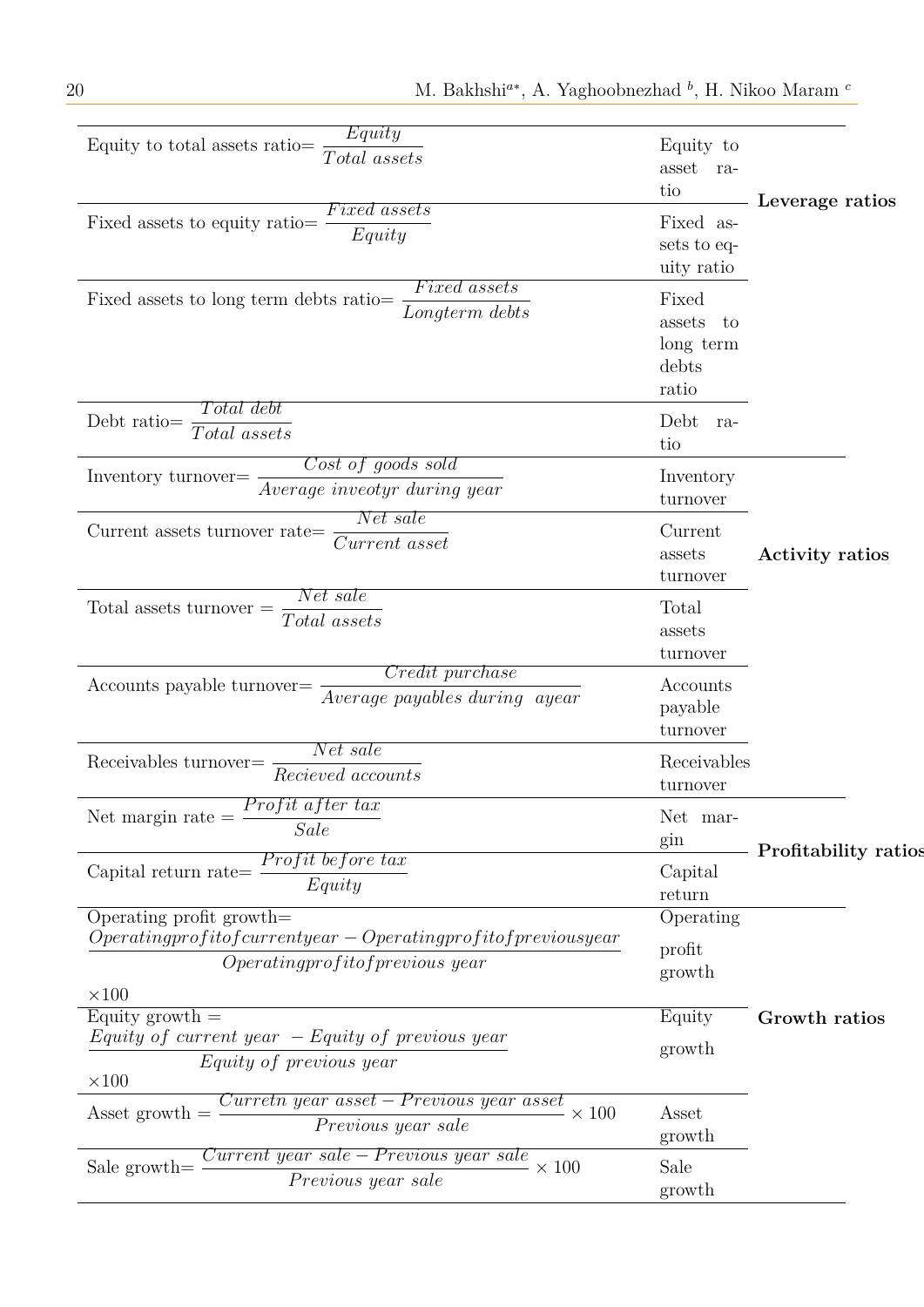the population size, almost 100 companies listed on the stock exchange were selected using screening method. To do this, 4 criteria were chosen and if the company met all the criteria, it was selected as the research population and the rest was removed. The financial statements of these companies were obtained using the Kodal site and then the companies were analyzed and ranked. Conventional multi-criteria decision making techniques including COPRAS and DEMATEL were used to analyze the data for corporate ratings.

In decision-making science, in which choosing a solution from among the existing solutions or the prioritization of solutions is discussed, Multiple Attribute Decision Making (MADM) methods have been developed for several years. In such models, the decision maker intends to select the best option from the pre-existing alternatives according to the purpose of the problem and considering the branches. These models with extensive applications in ranking issues, are called rating models. (Akbari and Zahedi Keyvan, 2008).

The two main types of different methods of information processing in a MADM problem include: a. Non-compensatory models: they include methods in which trade-off between attributes is not permitted. Therefore, each attribute in these methods is presented separately and attribute to

attribute comparisons are made.

b. Compensatory model: They include methods in which the trade-off of attributes is allowed and any change (possibly little) in one attribute can be compensated by an opposite change in another attribute (or attributes). Some of these models are: ELECTRE, MDS, COPRAS, TOPSIS, SAWLINEAR ASSLGNMENT, etc. (Asgharpour, 1999).

Analytical Network Process (ANP) was extended in 1996 by Saaty. To solve problems by ANP method, a network is considered that the nodes in this network are equivalent to the goal, criteria and alternatives according to our needs and the directional vectors that connect these nodes are also equivalent to the direction and the effect of nodes on each other. Like AHP method, in ANP, the weight of the criteria and the desirability of the alternatives are obtained directly by receiving individual judgments and using pairwise comparisons.

ANP method is presented based on human brain analysis for complex and fuzzy problems with non-hierarchical structure and is proposed to modify AHP method. In this method, after setting up a non- hierarchical structure and determining the logical relationship between different levels of decision, the existing structure is divided into N subset  $(S_1.S_2.S_N)$  and then judgment matrix is constructed for the feedback system through pairwise comparisons. For this purpose, at first it is necessary to form pairwise comparisons matrix by comparing the criteria and sub-criteria two by two.

One method of calculations in ANP method is to place the weights obtained by performing pairwise comparisons in a matrix called supermatrix. Supermatrix is a matrix of relationships between network components that is obtained from the special vectors of these relationships. Supermatrix can be divided into different blocks. Each block represents the weight obtained from a pairwise comparison of rows (e.g. attributes) with respect to columns (e.g. alternatives or attributes).

After the creation of the initial supermatrix, which is called unweighted supermatrix, if necessary, the columns of this matrix are normalized and a weighted or normal supermatrix is obtained (Figure 1). Using probabilistic matrices and Markov chains, Saaty proved that the final weight of the elements is obtained as:

$$
W = \lim_{k \to \infty} W^{2k+1} \tag{1}
$$

Where k is an odd figure. The final matrix or limited matrix is obtained by solving the above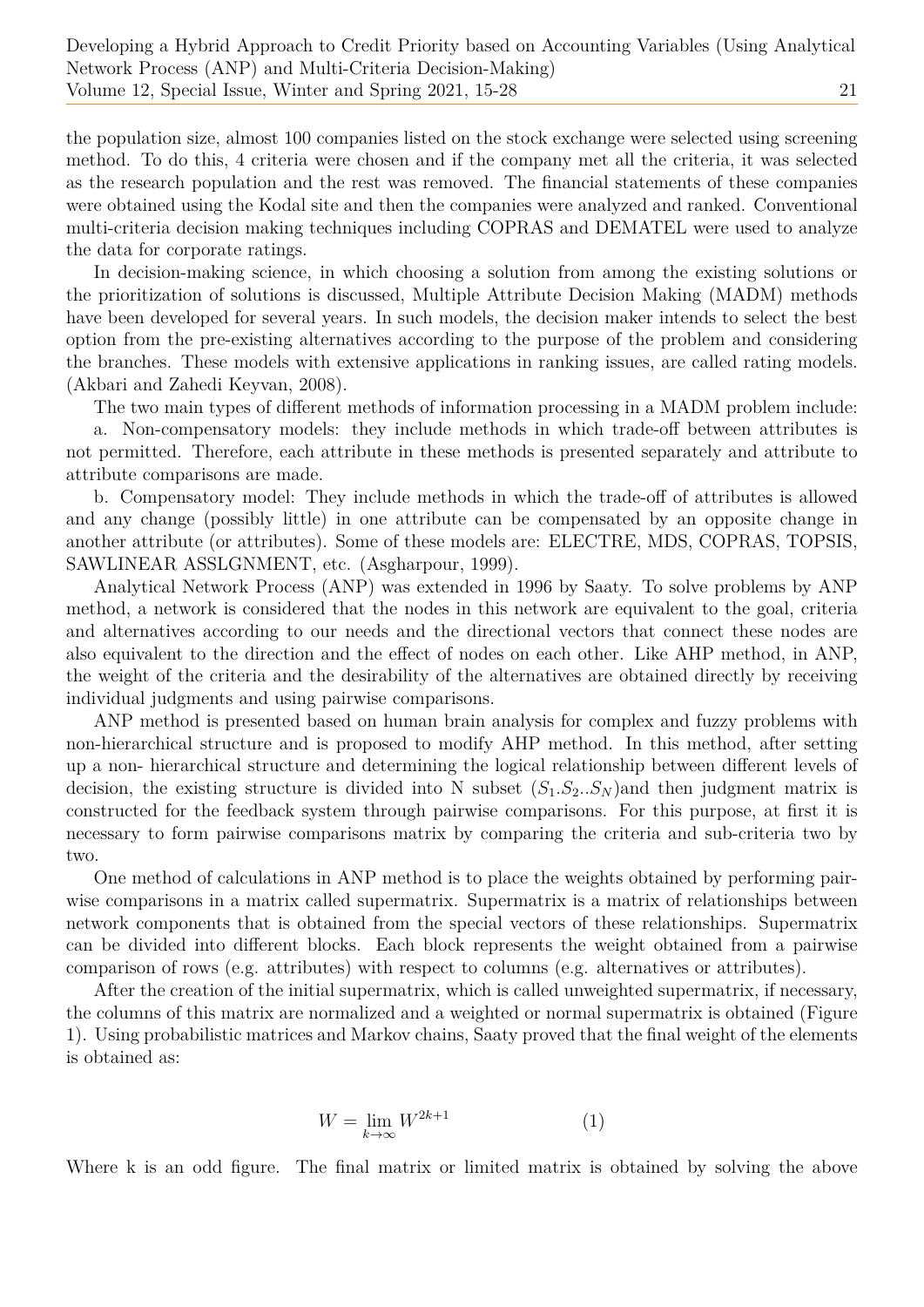Equation. This matrix is a matrix in which all the numbers in each row are equal to each other and equal to the standard weight in the same row.

$$
W = \n\begin{bmatrix}\nC_1 & C_2 & \cdots & C_N \\
C_1 & s_{11}S_{12} \cdots s_{1n1} & S_{21}S_{22} \cdots s_{2n2} & S_{N1}S_{N2} \cdots S_{NnN} \\
\vdots & \vdots & \ddots & \vdots \\
C_2 & s_{22} & \vdots & \vdots \\
\vdots & \vdots & \vdots & \vdots \\
S_{N1} & W_{N1} & W_{N2} & \cdots & W_{NN}\n\end{bmatrix}\n\qquad\nW_{ij} = \n\begin{bmatrix}\nW_{i1}^{(j_1)} & W_{i1}^{(j_1)} & \cdots & W_{i1}^{(j_n)} \\
W_{i2}^{(j_2)} & W_{i2}^{(j_2)} & \cdots & W_{i2}^{(j_n)} \\
\vdots & \vdots & \vdots \\
W_{i1}^{(j_1)} & W_{i2}^{(j_2)} & \cdots & W_{i2}^{(j_n)}\n\end{bmatrix}
$$
\n
$$
C_{N} = \n\begin{bmatrix}\nW_{i1}^{(j_1)} & W_{i1}^{(j_1)} & \cdots & W_{i1}^{(j_n)} \\
\vdots & \vdots & \vdots & \vdots \\
W_{i1}^{(j_1)} & W_{i2}^{(j_2)} & \cdots & W_{i2}^{(j_n)} \\
\vdots & \vdots & \vdots & \vdots \\
W_{i1}^{(j_1)} & W_{i1}^{(j_2)} & \cdots & W_{i2}^{(j_n)}\n\end{bmatrix}
$$
\n
$$
C_{N} = \n\begin{bmatrix}\nW_{11} & W_{12} & \cdots & W_{2N} \\
\vdots & \vdots & \vdots & \vdots \\
W_{N}^{(j_1)} & W_{N}^{(j_2)} & \cdots & W_{N}^{(j_n)} \\
\vdots & \vdots & \vdots & \vdots \\
W_{N}^{(j_1)} & W_{N}^{(j_2)} &
$$

Figure 1: Normalized matrix and weighted supermatrix

The necessary steps to perform analytical network process (ANP) method are as follows:

- Step 1 : Define the network structure
- Step 2 : Making a questionnaire using a completely scientific method
- Step 3 : Explain the structure of the initial supermatrix
- Step 4 : Perform the necessary pairwise comparisons based on the designed questionnaire
- Step 5 : Formation of the initial supermatrix
- Step 6 : Obtain all the weights related to the network structure matrices
- Step 7 : Form an unweighted supermatrix
- Step 8 : Calculate weighted supermatrix
- Step 9 : Calculate limited supermatrix

DEMATEL technique is the short form of Decision Making Trial And Evaluation. DEMATEL technique was introduced by Fonetla and Gabus in 1971. DEMATEL technique, which is one type of decision-making methods based on pairwise comparison, presents a hierarchy structure of the existing factors in the system with the mutual effect relationship using the experts' judgment in extraction of the factors of a system and systematic structuring to them using the graphs theory principles. DEMATEL technique is based on diagrams that can divide the factors involved into two groups of cause and effect and make the relationship between them as perceived structural model.

The network analysis questionnaire, which includes a pairwise comparison of attributes (financial ratios) with each other, was responded by this group of experts using a range of 1 to 5 according to Table 2 (defined by Saaty). Thus, while comparing each financial ratio with other ratios, the opinions of different people were taken into account in the ranking of companies. After pairwise comparisons of financial ratios by decision-making experts, the weights of the criteria (major and minor financial ratios) are calculated according to the conceptual model procedure. After normalization using the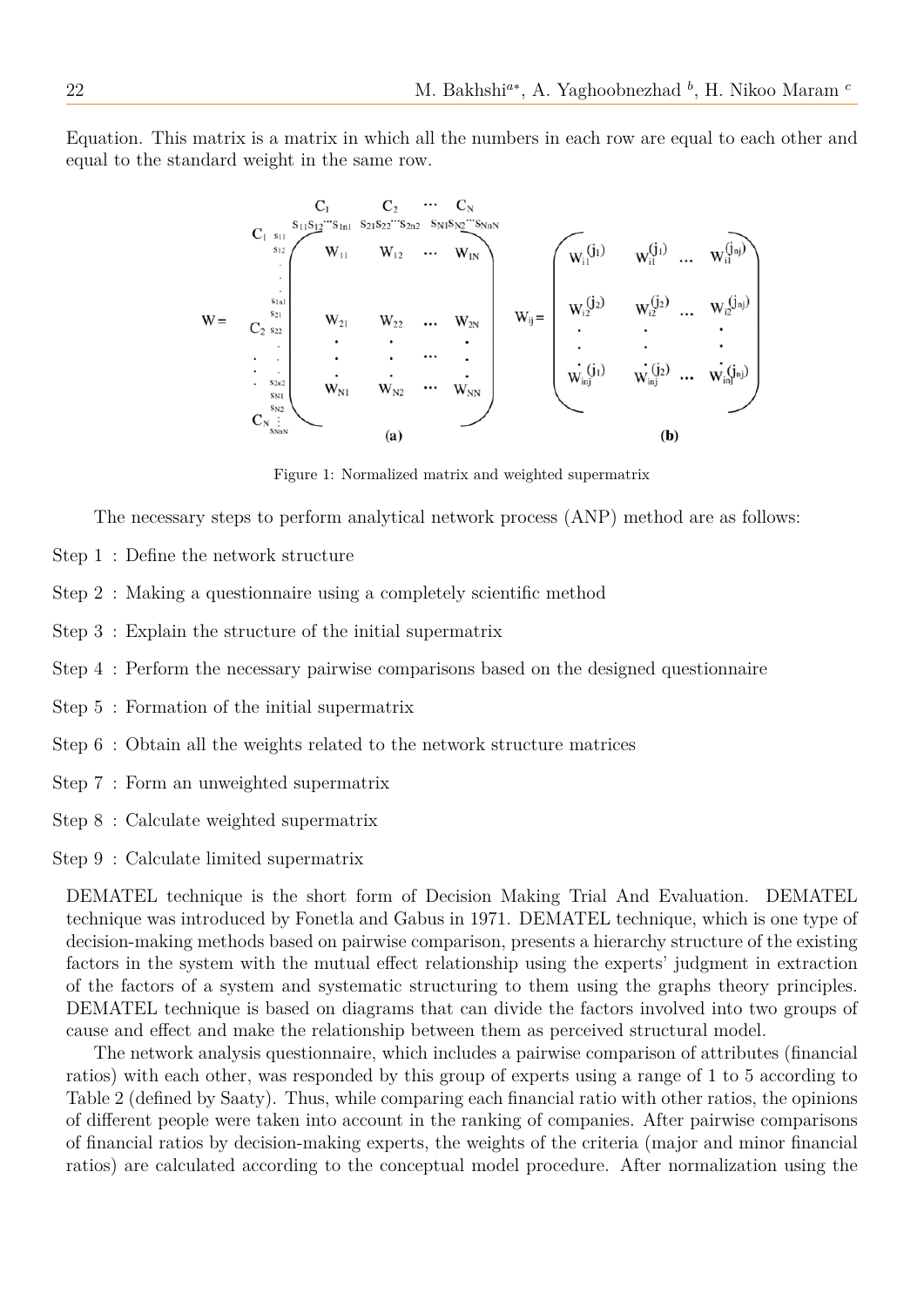following formula (Equation 2), the initial decision matrices are multiplied by the weights obtained from the fuzzy networks analysis and the normal weighted (initial) matrix is formed.

$$
K = \frac{1}{\max \sum_{j=1}^{n} a_{ij}}\tag{2}
$$

From the weighted sum of the sub-indicators values of each main criterion (18 financial ratios totally), the value of the main indicators (5 main ratios) is calculated and the final decision matrix is created. This matrix is also multiplied by the relevant weights and the final rating of the companies is obtained according to the final normal weight matrix and according to the procedure of the conceptual research model.

|                                                                           | Table 2: A Five-point Likert evaluation |  |  |  |
|---------------------------------------------------------------------------|-----------------------------------------|--|--|--|
| Neutral Moderately important Important Very important Extremely important |                                         |  |  |  |
|                                                                           |                                         |  |  |  |

In this research, companies are ranked based on ratios, which are called research variables. These ratios are classified into 5 groups: profitability, growth and development, activity, leverage , liquidity, and ratios for each group:

The description and explanation of attributes are shown in Table 3.

| Table 3: Final criteria extracted by experts |                           |  |  |  |
|----------------------------------------------|---------------------------|--|--|--|
| Main attribute                               | Minor attribute           |  |  |  |
| Current ratio $(D1)$                         |                           |  |  |  |
| Quick ratio $(D2)$                           | Liquidity ratio $s(Cl)$   |  |  |  |
| Cash ratio $(D3)$                            |                           |  |  |  |
| Equity to asset ratio $(D4)$                 |                           |  |  |  |
| Fixed assets to equity ratio( $D5$ )         |                           |  |  |  |
| Fixed assets to long-term debts ratio $(D6)$ | Leverage ratios $(C2)$    |  |  |  |
| Debt ratio( $D7$ )                           |                           |  |  |  |
| Inventory turnover $(D8)$                    |                           |  |  |  |
| Current Assets Turnover (D9)                 |                           |  |  |  |
| Total Asset Turnover (D10)                   | Activity ratios $(C3)$    |  |  |  |
| Accounts Payable turnover (D11)              |                           |  |  |  |
| Accounts receivable turnover (D12)           |                           |  |  |  |
| Net profit margin $(D13)$                    |                           |  |  |  |
| Return on Capital (D14)                      | Profitability ratios (C4) |  |  |  |
| Equity growth $(D16)$                        |                           |  |  |  |
| Asset Growth (D17)                           | Profitability ratios (C5) |  |  |  |
| Sales growth (D18)                           |                           |  |  |  |

In the next step, the results of elite judgments of the importance of each financial ratio, by considering the geometric mean of experts' judgments, were analyzed in Expert Choice v11.0 software. The table of pairwise comparisons matrix was provided from the geometric mean of the judgments of 10 experts. The main research question in prioritizing the top companies was as follows:

"For appropriate prioritization the top companies in the stock market, how much superior is each of the above attributes compared to the other ones?" The scores obtained from the questionnaire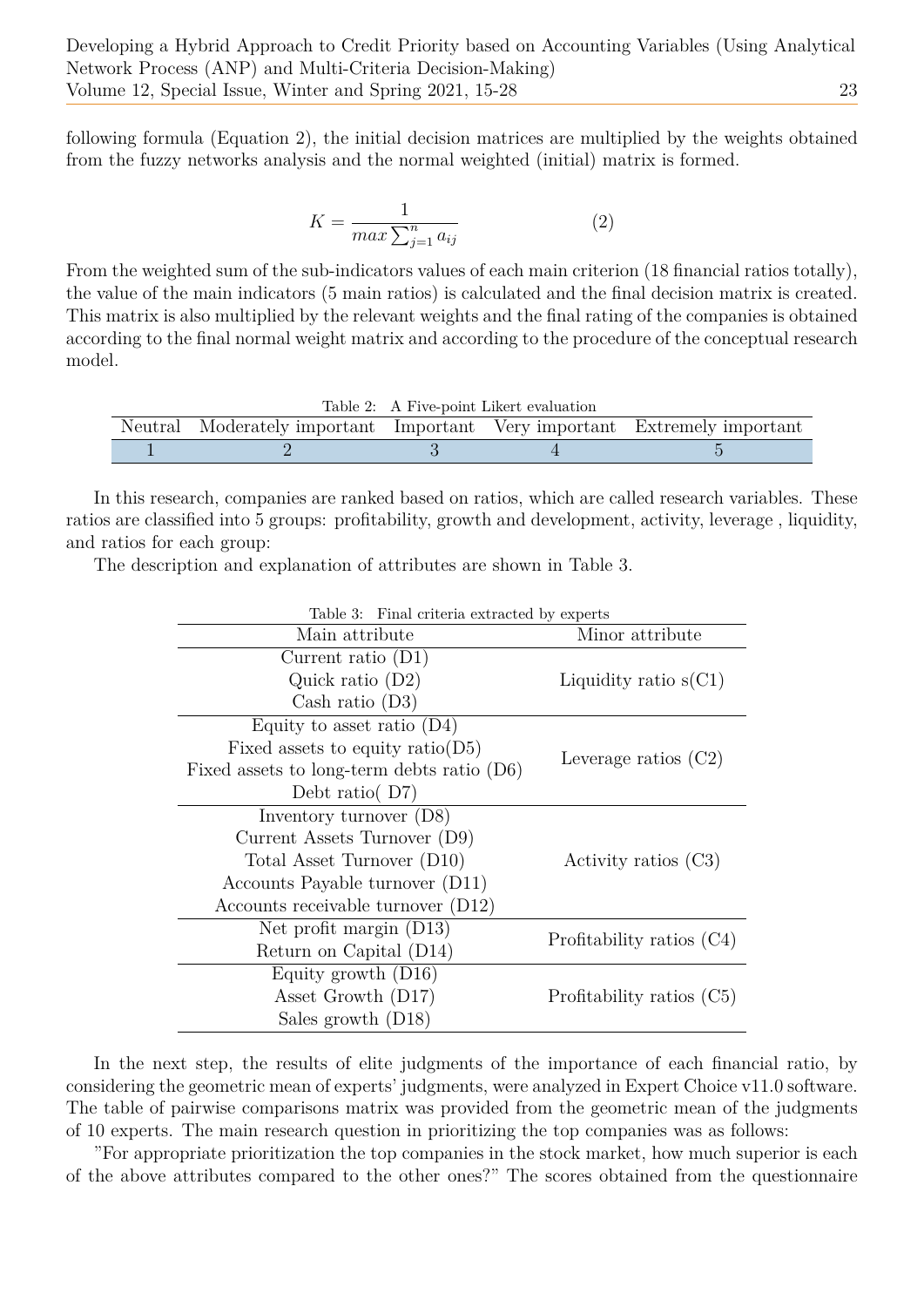were normalized using the above formula (Saaty, 2007). After entering the data obtained from the pairwise comparison questionnaire into the special decisions software, the ranked results and assigned weights were achieved.

In recent years, COPRAS method has become common as one of the multi-criteria decisionmaking methods due to the easy calculation, complete ranking of alternatives and consideration of positive and negative criteria. In multi-criteria decision models, the goal is either to weight the criteria or to rank the alternatives. This method also considers the second goal, which is to rank the alternatives. COPRAS is one of the multi-criteria decision making (MCDM) methods that is the best option among a set of practical alternatives (Kaklauskas and Zavadskas, 1996). This method has been applied by various researchers to solve decision problems. In this method, we first use the following formula (Equation 3) to normalize the matrix obtained in the previous step:

$$
d_{ij} = \frac{q^i}{\sum_{j=1}^n x_{ij}} x_{ij}
$$
 (3)

Then, the sum of the normal values of the positive criteria should be separated and the negative criteria should be calculated using 4 separate equations for each alternative.

$$
Sj^{+} = \sum_{zi=+} d_{ij}
$$
  
\n
$$
Sj^{-} = \sum_{zi=-} d_{ij}
$$
 (4)

Finally, we rank the alternatives according to the following equation (Equation 5), which is the calculation of the COPRAS index. The higher the value of Qj, the better the ranking of the alternative in prioritization. The alternative with the highest value is the ideal alternative.

$$
Q_j = Sj^+ + \frac{S_{m\bar{i}n} \sum_{j=1}^n S_{\bar{j}} x}{S_{\bar{j}} \sum_{j=1}^n \frac{S_{m\bar{i}n}}{S_{\bar{j}}}}
$$
(5)

#### **4. Research findings**

In network analysis, after obtaining the opinions of experts and university professors, the consistency of pairwise comparisons should be ensured. For this purpose, the consistency of 200 matrices of pairwise comparison related to ANP technique was evaluated using this method (Gous, 1998) and 136 matrices with CR less than 0.1 had the acceptable consistency and were combined with each other and the cumulative matrix of expert opinions were obtained. After proving the consistency of the comparisons, the priority vector of each of the cumulative matrices of pairwise comparison is calculated.

Then, according to the opinions of experts, the unweighted matrix of pairwise comparisons is obtained. Then, according to the mentioned items and DANP method, by combining the unweighted supramatrix and the supermatrix, the final effect obtained from the DEMATEL method is ACHIEVED, and by raising this supermatrix, the limited supermatrix is obtained in which the final and main weights of indicators and sub-indicators are extracted as shown in Table 4.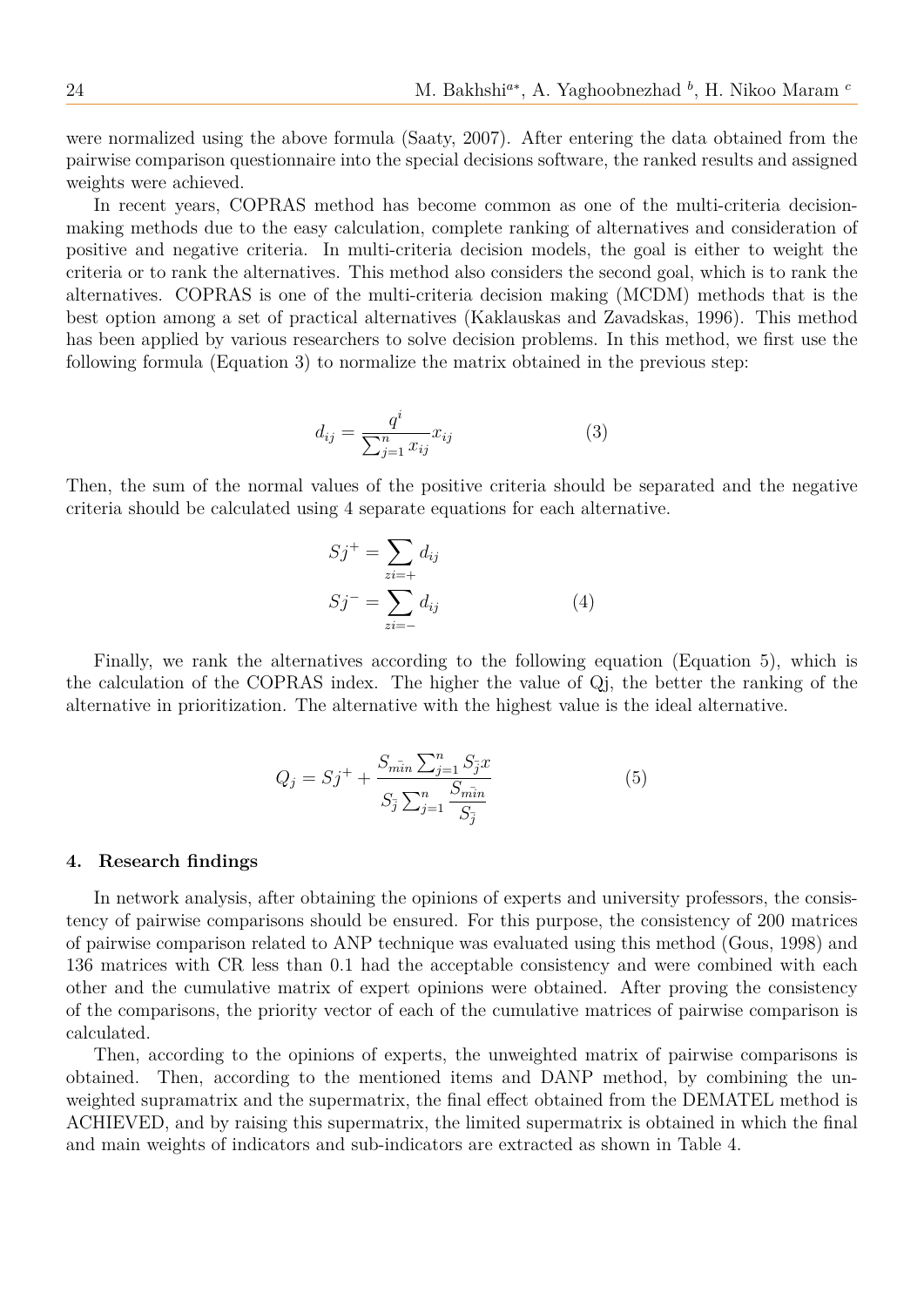Developing a Hybrid Approach to Credit Priority based on Accounting Variables (Using Analytical Network Process (ANP) and Multi-Criteria Decision-Making) Volume 12, Special Issue, Winter and Spring 2021, 15-28 25

| <b>Total</b>    | Factor   | Weight  | Sub-indicators                   | Rank           | <b>Normal</b> | <b>Total</b> | Indication         |  |
|-----------------|----------|---------|----------------------------------|----------------|---------------|--------------|--------------------|--|
|                 | Weight   | in sub- |                                  |                | Weight        | Weight       |                    |  |
| $\mathbf{1}$    | 0.037253 | 0.17199 | Current ratio( $\overline{D1}$ ) | $\overline{1}$ | 0.30136       |              | 0.14165            |  |
| $\overline{9}$  | 0.010446 | 0.04823 | Quick ratio(D2)                  |                |               |              | Leverage Liquidity |  |
|                 |          |         |                                  |                |               |              |                    |  |
| $10\,$          | 0.009481 | 0.04377 | Cash ratio( $D3$ )               |                |               |              |                    |  |
| $\overline{5}$  | 0.01736  | 0.08015 | Equity to asset ra-              | $\overline{2}$ | 0.20946       | 0.098453     |                    |  |
|                 |          |         | tio(D4)                          |                |               |              |                    |  |
| $\overline{7}$  | 0.013739 | 0.06343 | Fixed assets to eq-              |                |               |              |                    |  |
|                 |          |         | uity ratio( $D5$ )               |                |               |              |                    |  |
| $\overline{12}$ | 0.007528 | 0.03475 | Fixed<br>to<br>assets            |                |               |              |                    |  |
|                 |          |         | long-term<br>debts               |                |               |              |                    |  |
|                 |          |         | ratio(D6)                        |                |               |              |                    |  |
| $\overline{8}$  | 0.013504 | 0.06234 | Debt ratio( $D7$ )               |                |               |              |                    |  |
| $\overline{4}$  | 0.017551 | 0.08103 | Inventory turnover               | $\bf 5$        | 0.14744       | 0.069303     |                    |  |
|                 |          |         | (D8)                             |                |               |              | Activity           |  |
| $\,6\,$         | 0.014983 | 0.06917 | Current<br>Assets                |                |               |              |                    |  |
|                 |          |         | Turnover (D9)                    |                |               |              |                    |  |
| $\overline{11}$ | 0.00891  | 0.04113 |                                  |                |               |              |                    |  |
| $\overline{18}$ | 0.001552 | 0.00717 | Total<br>Asset                   |                |               |              |                    |  |
|                 |          |         | Turnover (D10)                   |                |               |              |                    |  |
| $\overline{17}$ | 0.003207 | 0.01481 | Accounts<br>payable              |                |               |              |                    |  |
|                 |          |         | turnover $(D11)$                 |                |               |              |                    |  |
| $\overline{2}$  | 0.021839 | 0.10082 | Net profit margin                | $\overline{4}$ | 0.15707       | 0.073829     |                    |  |
|                 |          |         | (D13)                            |                |               |              | Profitability      |  |
|                 |          |         |                                  |                |               |              |                    |  |
| $\overline{14}$ | 0.00554  | 0.02558 | Return on capital                |                |               |              |                    |  |
|                 |          |         | (D14)                            |                |               |              |                    |  |
| $\overline{3}$  | 0.019045 | 0.08793 | Operating<br>profit              | $\overline{3}$ | 0.18467       | 0.086802     |                    |  |
|                 |          |         | growth $(D15)$                   |                |               |              |                    |  |
| $\overline{13}$ | 0.006192 | 0.02859 | Equity<br>growth                 |                |               |              | Growth             |  |
|                 |          |         | (D16)                            |                |               |              |                    |  |
| 15              | 0.005112 | 0.0236  | Asset Growth (D17)               |                |               |              |                    |  |
| $\overline{16}$ | 0.003363 | 0.01553 | Sales growth $(D18)$             |                |               |              |                    |  |
|                 |          |         |                                  |                |               |              |                    |  |

Table 4: Final weights of indicators and sub-indicators

Now, by using the weights obtained and COPRAS method, the credit rating of the companies listed on the Tehran Stock Exchange is obtained. Due to the high volume of information, the following is a brief summary of the results of this model for the required sample.

The statistical population of the study includes companies listed on the Tehran Stock Exchange. Indeed, the research population does not include financial and investment companies. The research period is during April 2013 to the end of March 2018. Finally, 100 companies were selected as the study sample by random sampling method. According to the 6-year period, 600 companies were ranked using the mode presented in this study. The output rating tables of the research model during the 6-year period indicate the correct trend of decreasing or increasing the credit rating of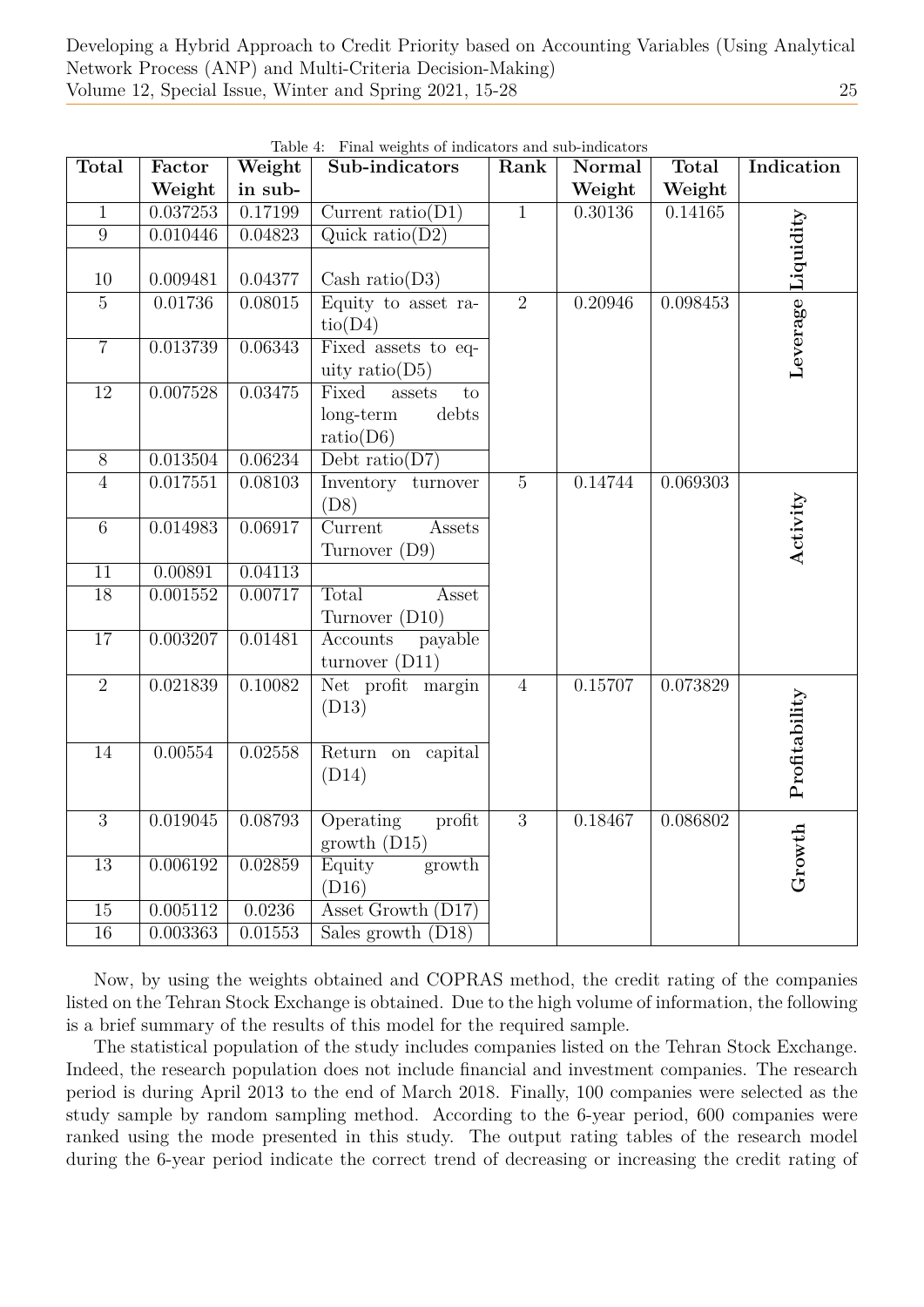companies based on the financial information provided by them, debt condition, the stock price trend in the market and the liquidity status during this period. . In the following, we analyze the output of the model with other available criteria.

## **5. Conclusion**

According to the problem and purpose proposed, in this study, we attempt to achieve a ranking model using multi-criteria decision-making methods, and in particular, the hybrid DANP and CO-PRAS methods. Also, investigating the output of this method and its consistency to reality is among the other issues in this section. The output of the proposed model is consistent with the results of the models presented in previous studies. In this study, it was found that the quick ratio (D1), equity to assets ratio (D4), inventory turnover (D8), net profit margin (D13) and operating profit growth (D15) had the highest weight compared to other sub-indicators. Thus, these sub-indicators can be considered as the most important and effective financial ratios in the sample companies ranking.

Since in Iran the credit rating topic has not yet found a proper status and in general rating agencies refuse to disclose the model used for credit rating, there is no comprehensive criterion for comparing the results of this study with the results of the existing methods for evaluating the model accuracy. However, in order to find out that the results of this method are correct and consistent with reality, first the common results between the output of the research model are compared with reports provided by licensed rating agencies and they are in good matching with each other. On the other hand, it should be noted that normally which indicator is considered by stakeholders and investors in investment. The rate of return on capital and net profit margin are the most important indicators used in the credit rating of companies and securities selection, so that two indicators have achieved the highest weight importance via the DANP method. In this method, companies were ranked according to financial ratios, their weight and COPRAS method, in which the rank of each company was defined in each each fiscal year. Also, since Article 141 of the Commercial Code considers the credit evaluation of all banks, credit institutions and financing companies as an important issue, according to the studies and referring to the financial information of companies included in the article 141 of the Commercial Code Amendment, it was observed that during the period of research, this approach, on average, has successfully predicted the financial distress of more than 96% of Iranian companies. Therefore, all the above results indicate that the method used in this study is in good matching with reality and choosing this method can appropriately reveal the real status of the companies due to its available, limited data (financial ratios) and its simple computational method.

Also, the results of this study and the inconsistency of all financial ratios, show that the widely used criterion of earnings per share, which is generally used by investors and shareholders to evaluate companies, is not a suitable criterion alone and it is proposed that the multi-criteria model should be replaced by separate evaluation methods.

#### **References**

- [1] Asghari Oskoyi, Mohammad Reza, 2002, Application of neural networks in predicting time series, Iranian Economic Research Quarterly, No. 12, Fall.
- [2] Alborzi, Mahmoud, 1998, "Research method from the statistics view" , Shahid Beheshti University, Fourth International Conference on Statistics of Iran.
- [3] Alborzi, Mahmoud, Abde Tabrizi, Hossein, 1998, "Customer credit evaluation models using neural networks" Research Project.
- [4] Panahian, Hossein, 2000, Using neural networks to predict stock price trends in Tehran Stock Exchange, PhD thesis, Islamic Azad University, Research Sciences Branch.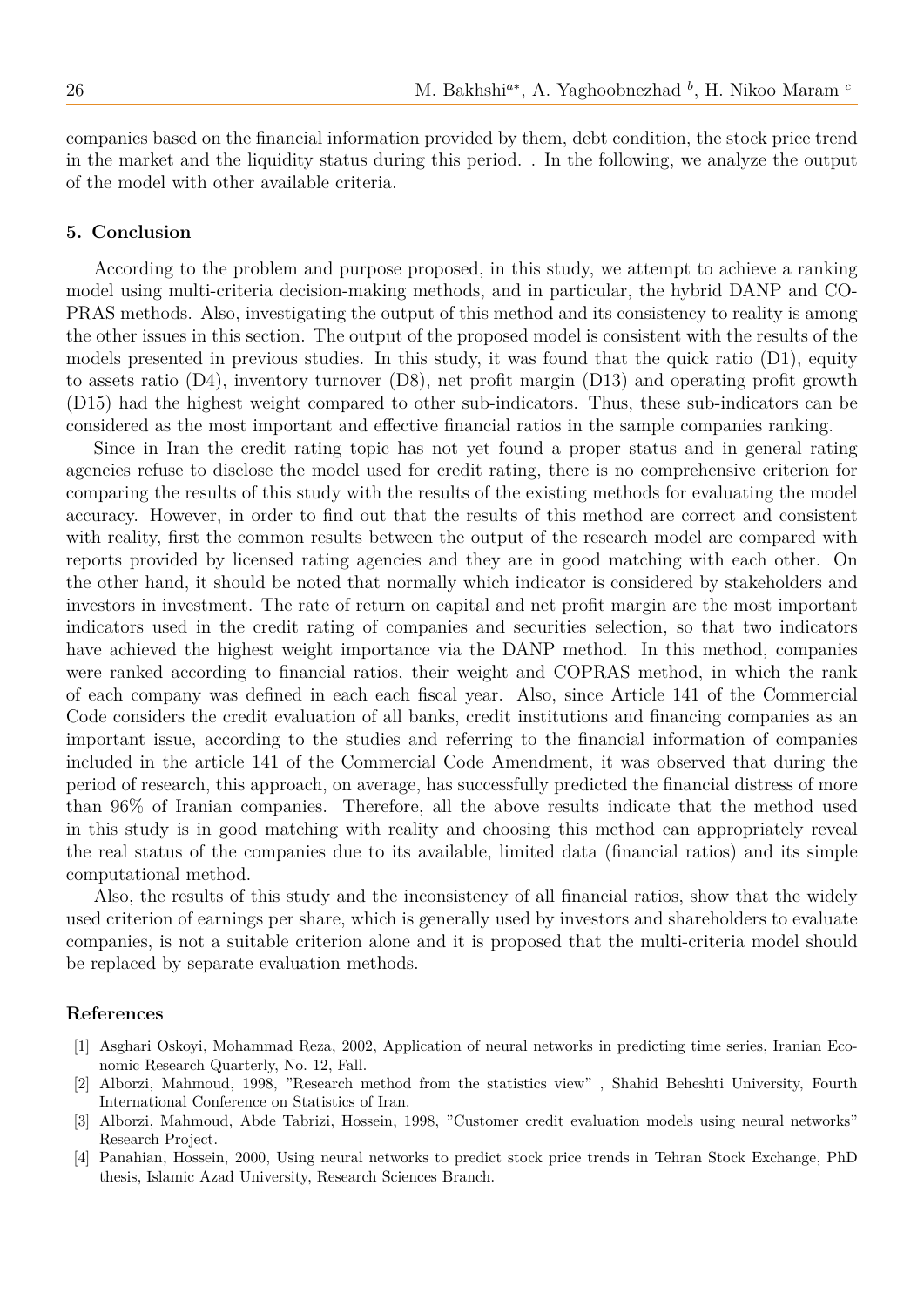- [5] Jafar Ali Jasbi, Javad, 2003, "Explaining and presenting dynamic multi-criteria decision making models", Islamic Azad University, Research Sciences Branch, PhD thesis.
- [6] Khaki, Gholamreza, 1999, "Research method with thesis approach", Center for Scientific researches of the country.
- [7] Hedayati, Ali Asghar, Safari, Ali Asghar, Kalhor, Hassan, 1991, "Internal Banking Operations (Resource Allocation)", Higher Banking Institute of Iran.
- Set of guidelines for effective credit risk management, Bank of the Islamic Republic of Iran
- [9] Maghsoud, Hossein, 2006, Stock Market prediction in Tehran Stock Exchange using neural network, Islamic Azad University, Master Thesis.
- [10] Monsef, Hassan, Ranjbar, Ali Mohammad, 1995, "Application of artificial intelligence in power systems", Electrical Scientific and Research Journal, No. 84, Spring.
- [11] Khajavi, Shokrallah, Fattahi Nafchi, Hassan. Ghadirian Arani, Mohammad Hossein (2015), Ranking and evaluation of financial performance of selected Industries Companies in Tehran Stock Exchange using fuzzy combined model - AHP , Vikor; Case dtudy: Pharmaceutical Industry Companies, Basic Metals, Automobiles and parts, Accounting knowledge, Fifteenth Year, No. 60, pp. 25-46
- [12] Barzandeh, Farrokh, Taghavifard, Mohammad Taghi, Zamanian, Fatemeh (2013), Portfolio design framework using DEMATEL and ANP, Quarterly Journal of Experimental Financial Accounting Studies, Year 11, Issue 39, pp. 105-124
- [13] Azizi Naghsh, Hafez (2016). The necessity of establishing rating institutions in Iran, Donya-e-Eqtesad newspaper 2436, 10
- [14] 14-Kasra, Bahar (2015), Credit rating Companies help Shareholders, A report of capital market transparency, Iran Newspaper 5230, Page 8 (Stock Exchange).
- [15] Altman,Edward.I(2000)"predicting Financial Distress of companies ,Revisiting The *Zscore* and Zeta Models ,business credit",July
- [16] Fenster stock,Albert(2003) "Credit scoring Basics,business credit"March
- [17] P.Mandic ,A . chambers (2001) ,Recurrunt Neuer Networks for Prediction ,2d.ed.
- [18] Thomas ,Lync (2000), A Survey of credit and Bahavioral Scoring :Forecasting Financial Risk of lending to Customer ,International Journal of forcasting 16
- [19] Karminsky, A. M., & Khromova, E. (2016). Extended Modeling of Banks' Credit Ratings. Procedia Computer Science, 91, 201-210.
- [20] Gölcük, İ., & Baykasoğlu, A. (2016). An analysis of DEMATEL approaches for criteria interaction handling within ANP. Expert Systems with Applications, 46, 346-366.
- [21] Tadić, S., Zečević, S., & Krstić, M. (2014). A novel hybrid MCDM model based on fuzzy DEMATEL, fuzzy ANP and fuzzy VIKOR for city logistics concept selection. Expert Systems with Applications, 41(18), 8112-8128.
- [22] Rezaeiniya, N., Zolfani, S. H., & Zavadskas, E. K. (2012). Greenhouse locating based on ANP-COPRAS-G methods–an empirical study based on Iran. International Journal of Strategic Property Management, 16(2), 188-200.
- [23] Becker, B. , and Milbourn, T. (2011). How did Increased Competition Affect Credit Ratings? Journal of Financial Economics101. 493-514
- [24] Chen, Wun-Hwa and Shih, Jen-Ying (2006). A study of Taiwan's issuer credit rating systems using support vector machines, Expert Systems with Applications 30, 427–435
- [25] European Rating Agency (2014). Methodology of the Process of Assigning Independent Rating Analytical Methods and Procedures. www. euroratings. co. uk
- [26] Fitch Ratings (2006). Corporate Ratings Methodology. Corporate finance criteria report. 1-7. www. fitchratings. com
- [27] Gray ,et al (2006). The Determinants of Credit Ratings: Australian Evidence. Australian Journal of Management31. 333-354
- [28] Hwang and et al. (2015) , Predicting issuer credit ratings using a semiparametric method, Journal of Empirical Finance 17. 120–137.
- [29] ICAP Group S. A. (2011). Credit Rrtings Assignment Methodology. www. ICAP. gr Credit Risk Services Division. Business Information and Credit Ratings Department.
- [30] Kisgen, D. J. (2006). Credit ratings and capital structure. The Journal of Finance, 61(3), 1035-1072.
- [31] Grunert, J., Norden, L., & Weber, M. (2005). The role of non-financial factors in internal credit ratings. Journal of Banking & Finance, 29(2), 509-531.
- [32] Moody's Investor Service (2004) , Special Report: Annual Default Study Addendum,: Global Corporate Rating Transition Rates,*www.moodys.com*
- [33] RAM Rating (2008). Rating Methodology: Corporate Credit Ratingsl, Rating Agency Malaysia Berhad [Online],